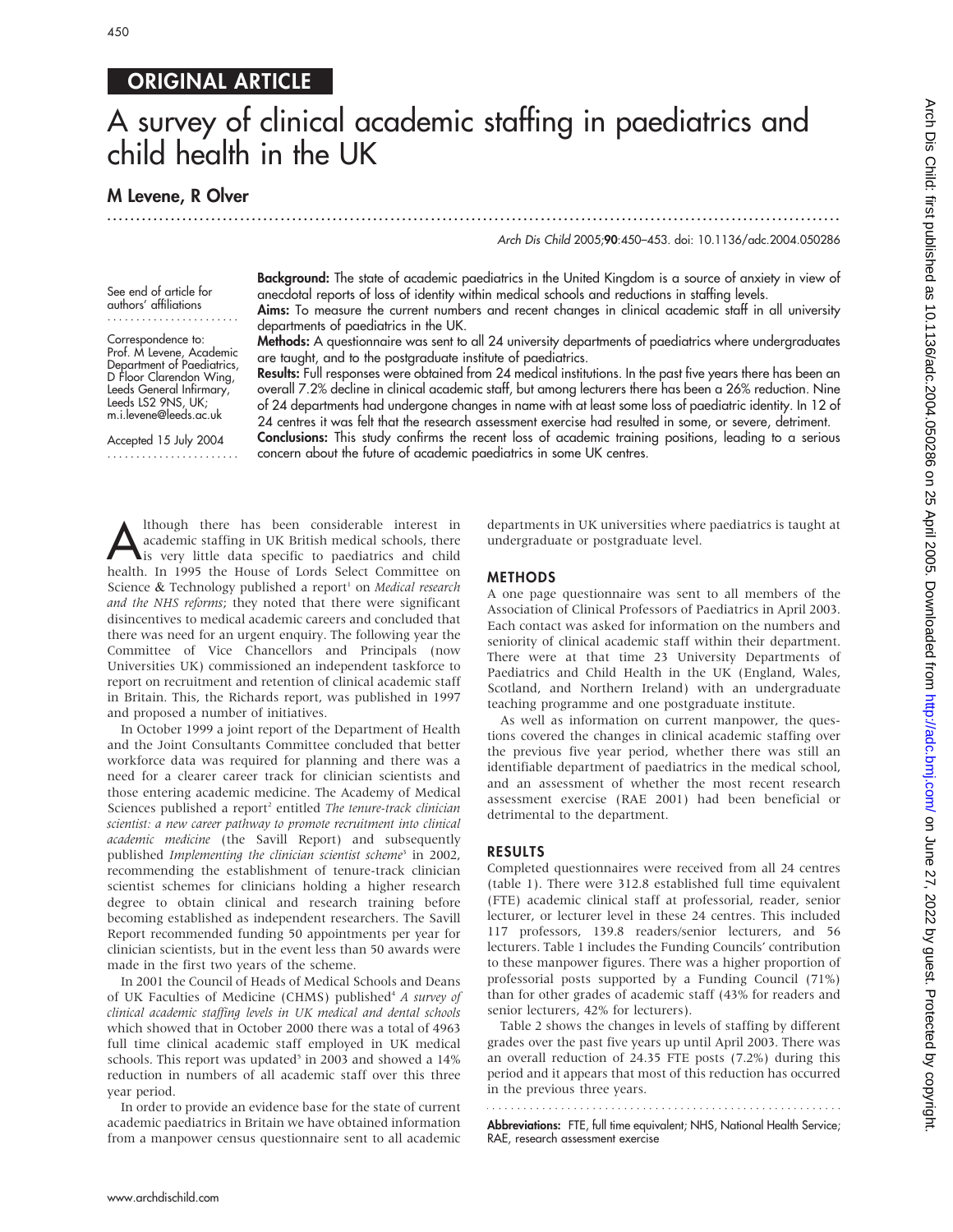| Medical school | FTE in post in April 2003 |          |              | Change in the previous 5 years $(+/-)$ |         |      |
|----------------|---------------------------|----------|--------------|----------------------------------------|---------|------|
|                | P                         | R/SL     | L            | P                                      | R/SL    | L    |
| A              | 1(1)                      | 3(2)     | 3(1)         |                                        |         | $+1$ |
| B              | 2(1)                      | 4(2)     | 0            |                                        |         | $-1$ |
| $\mathsf{C}$   | 3(2)                      | 8(1)     | $\mathbf{0}$ |                                        |         |      |
| D              | 8(7)                      | 8(7)     | 3(1)         |                                        |         | $-1$ |
| E<br>F         | 2(2)                      | 2(0)     | 3(1)         |                                        |         |      |
|                | 2(1.5)                    | 4.5(1)   | 0            |                                        |         | $-1$ |
| G              | 2(2)                      | 4(2.7)   | 2(1)         |                                        |         |      |
| H              | 1(1)                      | 4(2)     | 1(0)         |                                        | $-1$    | $-1$ |
| L              | 2(2)                      | 5(2)     | 1(0)         |                                        | $+1$    | $-1$ |
| J              | 6(4)                      | 6(2.3)   | 4(3)         |                                        | $-1$    | $-1$ |
| K              | 4(4)                      | 14(4)    | 2(2)         | $-2$                                   | $-2$    | $-1$ |
| L              | 1(0.5)                    | 1.3(0.8) | 4(1)         | $-1$                                   | $-2.35$ | $-2$ |
| M              | 3(1)                      | 4(1)     | 3(0)         |                                        | $+1$    | $-1$ |
| N              | 5(4)                      | 4(4)     | 4(4)         |                                        |         |      |
| $\circ$        | 6(5)                      | 5        | $\Omega$     |                                        | $-2$    | $-3$ |
| $\sf P$        | 8(7)                      | 1(1)     | 4(1)         |                                        | $-1$    |      |
| $\mathsf Q$    | 5(3)                      | 6(1)     | 4(2)         | $+1$                                   | $+1$    |      |
| ${\sf R}$      | 3(2)                      | 4(2)     | 3(2.5)       |                                        | $+2$    | $+1$ |
| S<br>T         | 6(3.2)                    | 4(3)     | 3(1)         |                                        |         | $-2$ |
|                | 1(1)                      | 8(3)     | 1(0)         |                                        | $+1$    | $-2$ |
| U              | 3(3)                      | 2(1.5)   | 1(1)         | $+1/-1$                                | $-1$    |      |
| $\vee$         | 1(1)                      | 3.5(3)   | $\Omega$     |                                        | $+1.5$  | $-2$ |
| W              | 3(1.2)                    | 8(6)     | 5(2)         | $-1$                                   | $-0.5$  |      |
| X              | 39 (24)                   | 26(9)    | $5(-9)$      | $+9$                                   | $-1$    | $-9$ |

The major part of the reduction in staffing numbers has occurred at the lecturer grade (26% reduction) and comprised mainly Funding Councils posts. Some lecturer posts were rebadged from Funding Council to NHS supported posts. In all, 28 posts were reported to have been lost and only two new posts were created. There has been a much less marked reduction in posts at reader or senior lecturer level (3%). This apparently small net reduction comprises a total loss of 11.85 FTE posts at this level (mainly Funding Council) and a 7.5 whole time equivalent (WTE) increase (mainly NHS funding or funding derived from losing lecturer posts). The increase in the number of professors is largely accounted for by the nine newly appointed clinical staff at professorial grade in the one postgraduate institute which exactly matches the reduction in the number of lecturer grade posts in the same institute over the same period of time.

The respondents were asked whether they still had a recognised Academic Department of Paediatrics and/or Child Health at their medical school. In 15 medical schools there had been no change to their title (in one a change was soon to take place). Nine had changed their title; of these two could still be identified as paediatrics or child health. Eight had been subsumed into a much larger department with no paediatric identity at all.

The questionnaire also asked the respondent to rate the effect of the most recent RAE on staffing levels within their department. In 12 of the 23 centres, it was felt that the RAE had some, or severe, detriment to the working of their

|            | Table 2 Changes in clinical academic staff FTEs over the<br>five year period ending in April 2003 |                           |          |  |  |  |
|------------|---------------------------------------------------------------------------------------------------|---------------------------|----------|--|--|--|
|            | Professor                                                                                         | Reader/senior<br>lecturer | Lecturer |  |  |  |
| Increase   |                                                                                                   | 7.5                       |          |  |  |  |
| Reduction  |                                                                                                   | 10.85                     | 19       |  |  |  |
| Net change |                                                                                                   | $-3.35$                   | $-17$    |  |  |  |

academic department. Nine felt that there was some, or strong, benefit, and three had detected no change.

#### **DISCUSSION**

A similar trend to the one we report here has been observed across all clinical academic disciplines in a recently published report on academic manpower in the UK.<sup>5</sup> Factors contributing to the decline in paediatric clinical academic staff numbers are considered here.

#### Effect of the RAE

In 1997 an anonymous annotation was published in the Archives describing clinical paediatric research as being under threat.<sup>6</sup> In addressing this issue again some six years later we can find little to suggest that the situation has improved. Rather, the results of our survey support the notion that it is getting worse. In 1997 the research assessment exercise (RAE) was identified as a major factor in the decline in paediatric research<sup>6</sup> which was not seen to be "scientific" enough.

Our census of paediatric academic manpower has highlighted the overall reduction in numbers of lecturers by 26 FTEs. This will inevitably reduce the training opportunities for aspiring young academics. The RAE has been the main factor in causing universities to disestablish lecturer posts in medical schools because they are seen as non-returnable.<sup>6</sup> The fact that they do not meet the strict criteria for being research active is scarcely surprising since, unlike non-clinical lecturer posts, their clinical equivalents provide clinical and academic training.

In our survey, 12 of the 23 centres felt that RAE 2001 had some, or severe, detriment to the working of their academic department. As a direct result of medical schools maintaining high RAE ratings, nine undergraduate departments have lost their paediatric identity. This may be seen as enhancing the research profile of the institution, but without a clearly labelled academic department of paediatrics and child health it will be difficult to provide role models for future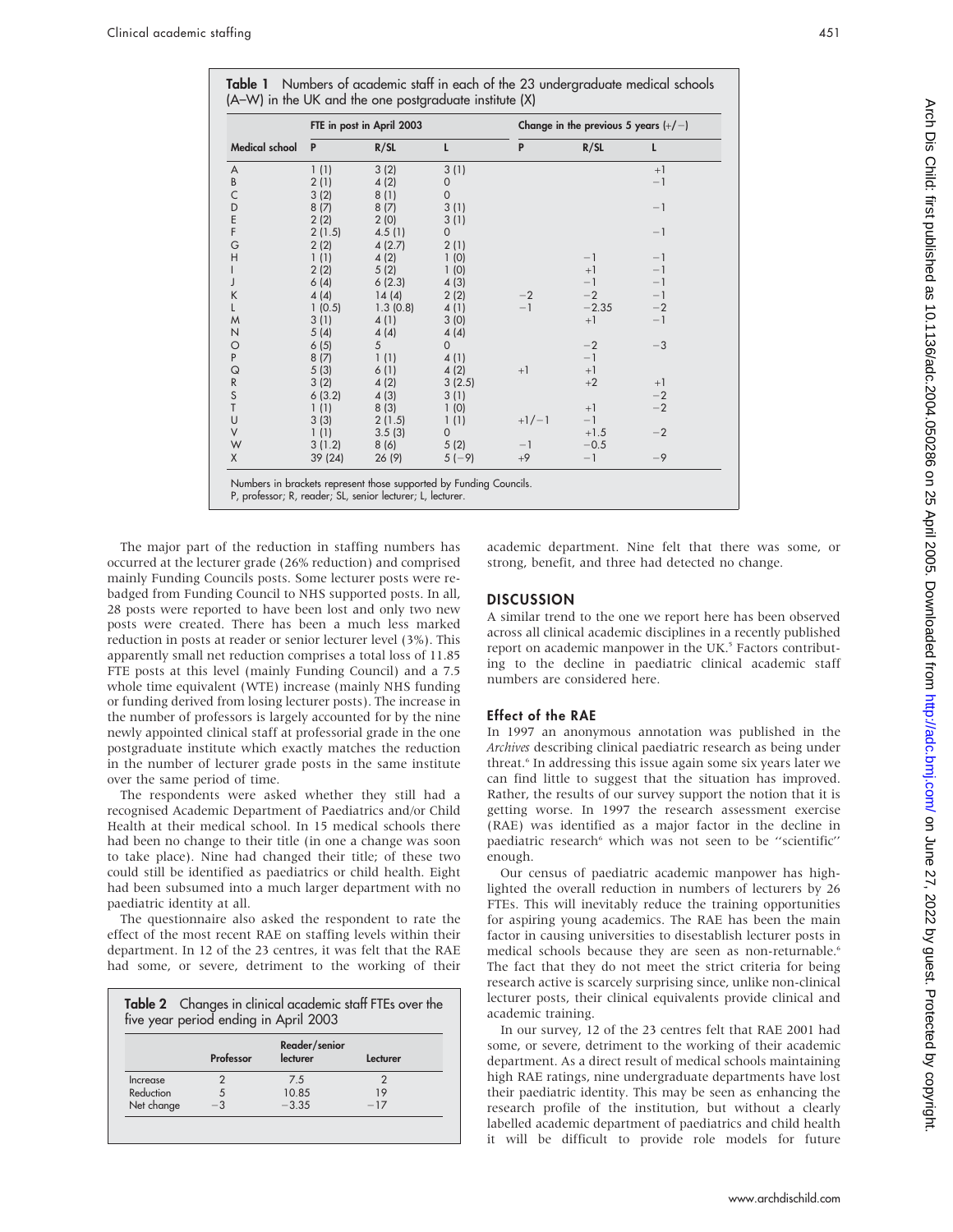It could be argued that for paediatric research a reduction in numbers of clinical academics may be beneficial if there is a greater concentration of the best of them in fewer institutions, each of which is reaching international standards. There is indeed some support for this hypothesis to be derived from the results of our survey as nine departments thought that the most recent RAE (arguably the gold standard of international research excellence) had had a strong or some benefit to their institutional profile. Most who held this view were not entered as a paediatric discipline, but as part of a larger research group, often with no obvious paediatric identity. While we feel that there should be no special pleading for paediatrics in comparison with other specialties, it appears to be the case that many academic paediatricians are being discouraged from clinical research because of the move towards perceived institutional research strengths and a lack of clarity as to their role.

#### Teaching and clinical service

Teaching undergraduate medical students has been a traditional role for paediatricians, both academic and nonacademic. Four new medical schools have been set up in England and many existing schools have increased the number of admissions to increase capacity. Since 1997 there has been a 60% increase in the number of medical students in England, and since 2000 a 29% increase in the UK as a whole,<sup>7</sup> accompanied, as discussed above, by a significant reduction in the number of clinical lecturers, and to a lesser extent more senior staff. Lecturers have an important role in teaching medical students and organising undergraduate programmes of education in paediatrics. It is inevitable that with the reduction in the number of lecturers and senior lecturers, and the marked increase in students, teaching quality will deteriorate. Some of the shortfall may be made up by NHS consultants, but curriculum design, organisation of teaching programmes, and examinations will remain the province of academic paediatricians. The results of our survey would suggest that undergraduate teaching is becoming increasingly stretched as the result of the reduction in the numbers of lecturers. Furthermore, the relative aging of the population of senior paediatric academic staff in UK medical schools, taken together with the reduction in lecturer grades, will result in a further rapid reduction in numbers of academic staff in the next five years.

Many academic paediatricians, like those in other acute specialties, have a significant clinical role which may be well in excess of five clinical programmed activities per week. This makes the time available for research and teaching more difficult to protect and often results in an excessively long working week. This unremitting working pattern may be seen by juniors and aspiring academics as inappropriate to a satisfactory professional and family-friendly working arrangement, and this may inhibit younger people from entering academic paediatrics.

#### Research training

The Academy of Medical Sciences concluded that clinical research in general is in decline in the United Kingdom,<sup>8 9</sup> and identified reasons for this. One was lack of appropriately trained clinical scientists and a career structure to support them. The results of our survey would suggest that the reduction in numbers of clinical academic staff, particularly lecturers, reinforces this point in respect of paediatrics. In 2000, only 5% of clinical academic staff worked in a paediatric area,<sup>4</sup> and our survey suggests that this figure may have fallen further since then.

The development of the Clinician Scientist grade has been proposed as the way forward for training future medical academics. Unfortunately far fewer of these posts have been funded than initially recommended and it is difficult to obtain information on how many appointments have been made to date. We also do not know how many young paediatricians have been appointed to these scarce posts, although there are six at the Institute of Child Health and a further handful scattered through other departments in the UK.

The 26% reduction in the numbers of paediatric lecturers will make accessing Clinician Scientist posts in future even more difficult. Many specialist registrars with ambitions to become academic paediatricians have seen the lecturer grade as an opportunity to receive research training. A survey in one medical school revealed that every clinical professor (all disciplines) had reached their current position via a clinical lectureship post.<sup>5</sup> There are a variety of models in Britain for specialist registrars to achieve academic training, but obtaining an MD/PhD has up until now been regarded as essential before being eligible for consideration for a Clinician Scientist Fellowship.

Our survey did not find wholly negative views about the impact of the RAE on research, indeed almost one third of respondents thought the RAE had been of some benefit to them. Those who expressed this view felt that the coalescence of research expertise within a medical school across specialty boundaries was valuable and enhanced research and research training opportunities. This is undoubtedly true in some cases, but the other side of this coin is the loss of identified paediatric research and sometimes the loss of all paediatric identity within the medical school.

#### The impact of changes in clinical training

With the introduction of the European Working Time Directive, many trainees work full shift systems which erodes up to one third of their training time, previously available for research or teaching. This, together with the reduction in the duration of time in training grades due to implementation of Modernising Medical Careers (MMC), will make it very difficult for lecturers and academic registrars to spend sufficient time doing research in order to obtain independent funding for undertaking a PhD. However, there are signs that the needs of clinical academic training are being recognised by those responsible for MMC with the possibility of a research training option in the Foundation years and flexibility of timing of research thereafter.

A further possible reason for the reduction in lecturer posts is the Department of Health's aim to increase the numbers of consultants and to reduce the time in training. All clinical academic trainees will require up to three years out of clinical training to obtain a higher degree, and in some deaneries this is perceived as time wasted for clinical training. Postgraduate deans control the flow of staff through the training grades and it has been suggested that, due to pressure from the Department of Health, they may be restricting out of service opportunities, including time for research, in order to hasten the rise in consultant numbers. This has been confirmed by the lead Postgraduate Dean for paediatrics (personal communication).

#### Conclusions

Although we have documented a worrying decline in numbers of clinical academic staffing levels in paediatrics and child health, it is important to see this in the context of what is happening in other clinical disciplines.<sup>5</sup> The overall 10% decline reported by CHMS between 2000 and 2003 in all paediatric academic grades compares with a decline of 25% in pathology, 28% in psychiatry, and 32% in public health